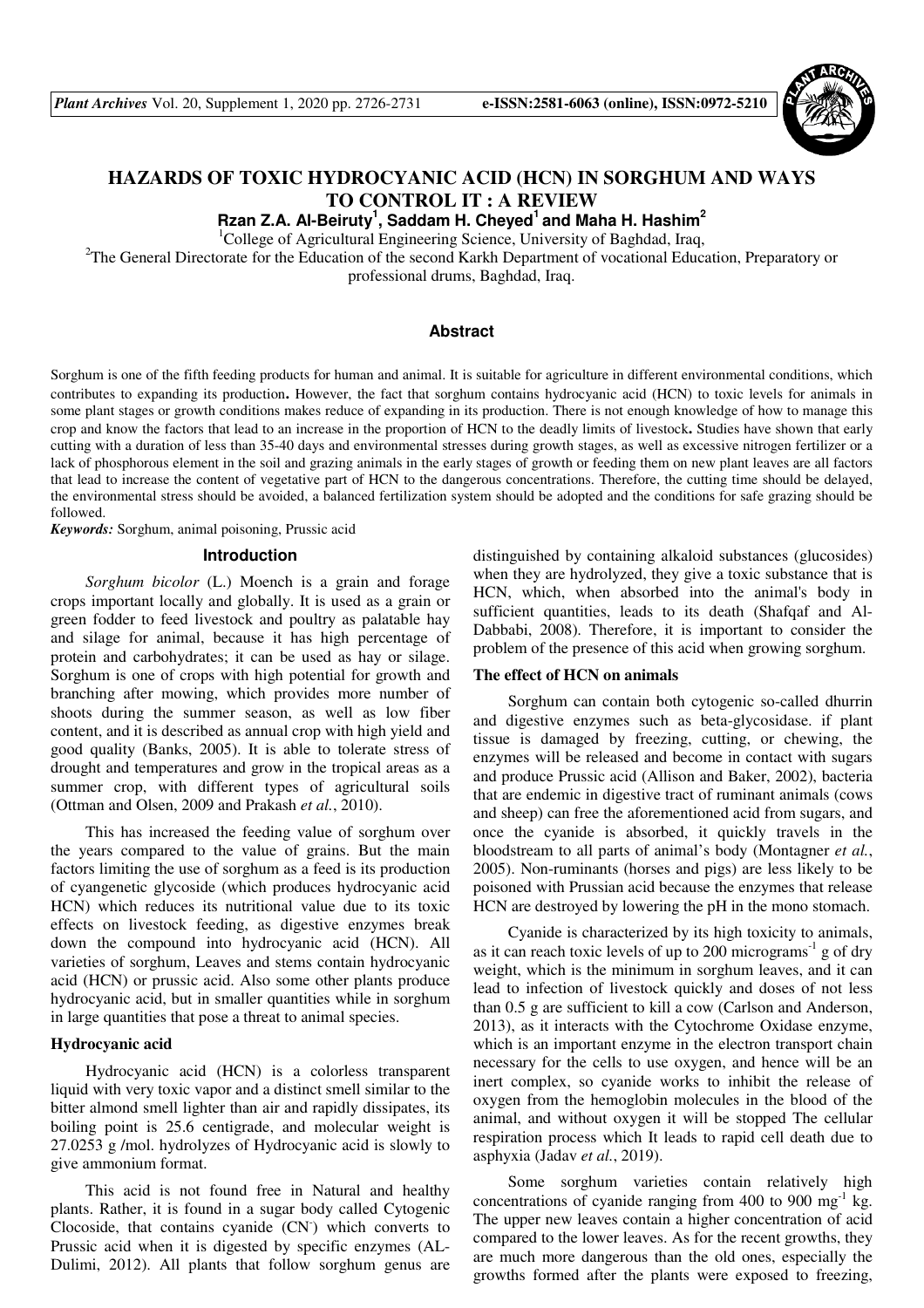which the animal have eaten with great desire (Yunus, 1993). Nóbrega *et al.* (2006) concluded that goats feeding on sorghum (halepense L.) 30 days after planting showed severe shortness of breath and frequent urination in animals, a sign of acute HCN poisoning that leads to death. The safe concentration of HCN in green fodder for livestock is 500 ppm based on fresh weight and 200 ppm on dry weight (Karthika and Kalpana, 2017). In general, there are many factors that can lead to cyanide poisoning in cows and sheep. For this reason, it is difficult to apply safe grazing for all conditions. However, as general rule of cyanide levels above  $600 \text{ mg}^{-1}$  show a grazing danger but the level to 200 mg<sup>-1</sup> kg still shows threat to very hungry animals (McCuistion, 2017).

## **Methods for estimating HCN in plants**

Several methods have been developed to determine the total content of cyanogen (total cyanide) in sorghum. There are methods for estimating HCN in plant tissues, but they need three basic steps (Nahrstedt *et al.*, 1981):

- 1. Hydrocyanic acid (HCN) release from plant tissue.
- 2. Isolation and concentration of the released HCN in order to remove other substances.
- 3. Estimating the concentration of isolated acid using chemical or physical reaction.

The most important methods used to estimate total cyanide content in plant tissues can be as follows:

- 1- Enzymatic degradation method
- 2- Acidic hydrolysis method
- 3- Combined enzymatic hydrolysis method.

The most commonly used method for estimating hydrocyanic acid concentrations for plants, especially forage crops, is methods of Gorz *et al.* (1977) and Haskins *et al.* (1987) which are performed according to the following steps:

- 1- When taking the plant sample from the field, consideration must be given to preserving the moisture of the sample immediately after cutting by storing it in bags of wet cloth until it reaches the laboratory in order to prevent the loss of part of the moisture by evaporation that leads to the loss of part of the acid.
- 2- Vegetable parts were cut into very small pieces and a random sample weighing 20 gm. was taken from them and placed in a 150 ml test tube.
- 3- 10 ml of distilled water is added to the test tube, after which the tube is closed with a tight cork seal and placed in the Autoclave for 30 minutes at a temperature of 120 °  $\mathcal{C}$ .
- 4- the samples are placed in a cold water bath and after cooling an amount of solution is taken and diluted with a standard NaOH solution (0.1N) and then placed in a Spectrophotometer on a wave length of (330nm) to estimate the concentration of HCN acid as referred by Gorz *et al.* (1977) Using the following equation:

$$
HCN = \frac{A \times DF \times VE \times 27.03}{Fr Wt \times 27.9}
$$

 $A =$  absorbed amount of diluted base in wave length  $(330)$ nm).

 $DF =$  dilution constant obtained from the dilution of prepared sample.

 $VE = volume of distilled water (ml) used for plant tissue$ extraction.

27.03= molecular weight of HCN (mg / m ml).

Fr Wt. = fresh weight of the extracted tissue.

 $27.9$  = absorption coefficient (ml / m ml) at a wave length (330nm) in a standard solution of NaOH (0.1N).

The concentration of hydrocyanic acid (HCN) can be estimated using the standard curve of the colored complex, according to what is referred by Craigmill (1981), according to the following steps:

- 1- As samples are taken from the leaves of young plant to preparing the known concentration, by taking 1.4 g of sodium carbonate and 1.4 g of sodium cyanide in 100 ml distilled water containing 1.4 ml of bicaric acid, then it turns color into a brilliant red.
- 2- Prepare the concentrations 0.1, 0.2, 0.3, 0.4, 0.5, 0.6, 0.7 and  $0.8 \text{ mol}^{-1}$ , after which the intensity of the resulting color is measured by using the optical density with a spectrophotometer (visible-UV) at a wavelength. 520 nanometers.
- 3- Draw the calibration curve between the concentrations and the absorbance of the red complex solution, (Figure 1).
- 4- Keeping the samples in wet cloth bags until they reach the laboratory in order to prevent the loss of part of the moisture by evaporation that leads to the loss of part of the acid.
- 5- The leaves are cut into small pieces with a dimension of 0.5-1 cm and a weight of 0.2-0.3 g. They are placed in a test tube and added 2-3 chloroform.
- 6- The guide colored sheet is fixed in a tightly tested tube to prevent acid leakage. After 23 hours of incubation, the guide sheet is raised after changing its color from yellow to a brilliant red then washed in 20 ml of distilled water and readings are taken with a spectrophotometer at a wave of 520 nanometers.



**Fig. 1 :** Standard curve between concentrations and absorbance of red complex (Dawood and Aboud, 2017)

#### **HCN relationship to plant parts and age**

Muthuswamy *et al.* (1976) estimated HCN content of five hybrids of sorghum at different growth stages, as they found that the HCN content in the vegetative part was very high (650 mg kg<sup>-1</sup> fresh weight) after 18 days of planting and gradually decreased to its lowest concentration  $(7 \text{ mg } 1 \text{ kg}^{-1})$ fresh weight<sup>)</sup> after 49 days of planting, while the root part content was somewhat fluctuating if it was low  $(375 \text{ mg}^{-1} \text{ kg})$ fresh weight) 18 days after planting and then reached its highest level  $(575 \text{ mg}^{-1} \text{ fresh weight})$  after 27 and 30 days after planting and then decreased again to reach its lowest content  $(300 \text{ mg}^{-1} \text{ kg}$  fresh weight) after 53 days of planting (Table 1).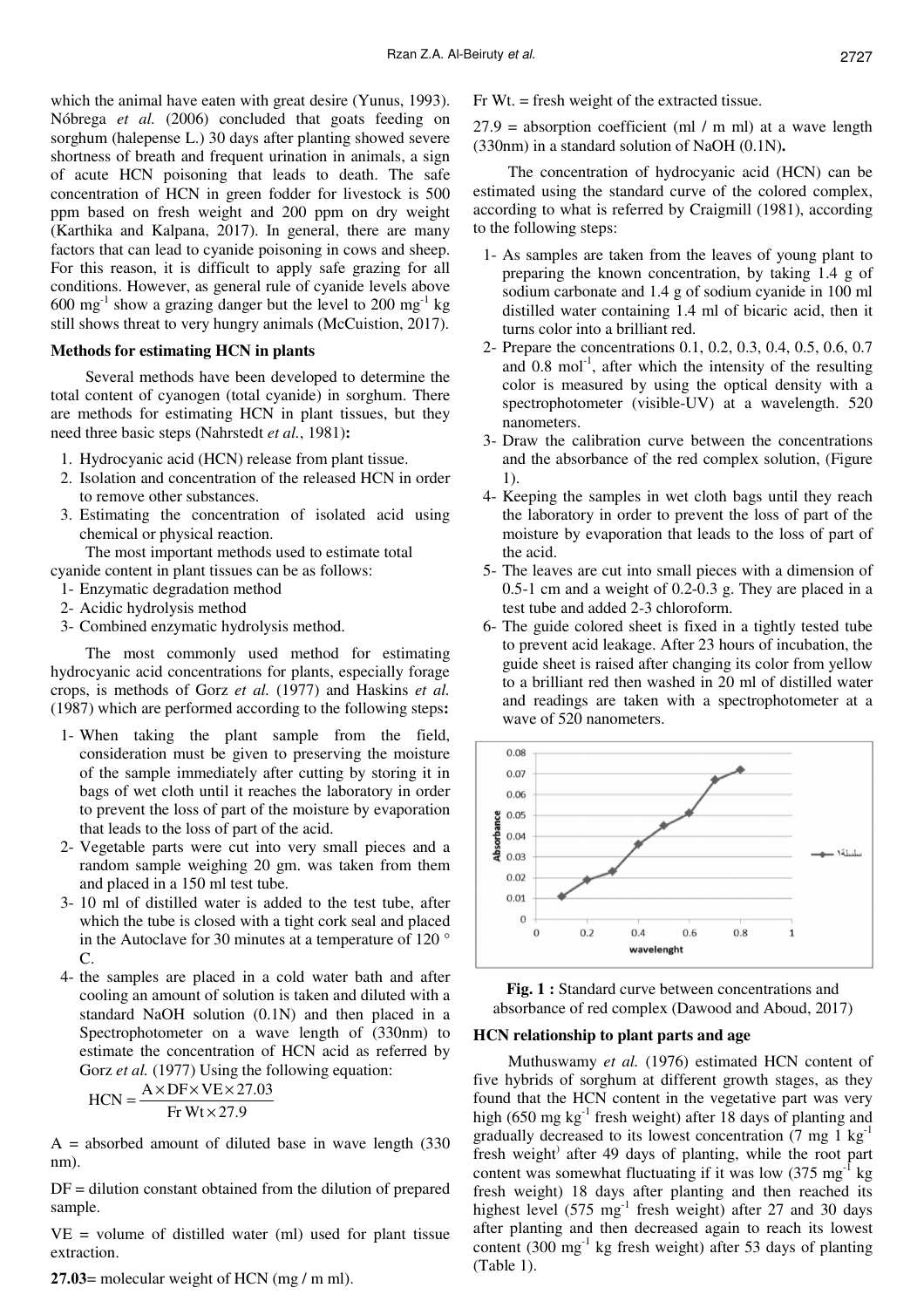The plant content of HCN was estimated by Chaturvedi (1994) at the flowering and ripening stages with 30 genotypes of sorghum, samples were collected at two stages: the first after 65 days of planting (flowering) and the second after 100 days (seeds ripening). Genotypes were significantly in HCN content in both stages. The concentration of HCN decreased significantly after 65 days of planting. In a study conducted by Al-Rubaie (1995) in which he found a significant effect of the cutting stages in the concentration of hydrocyanic acid, as the stage of vegetative growth outperformed and given highest concentration of 336.9 parts per million, while the stage 100% flowering gave the lowest concentration of 201.7 parts per million.

**Table 1 :** HCN Content of sorghum hybrids for different growth stage and vegetative part (vegetative and root system) (Muthuswamy *et al.*, 1976).

| Days of planting | <b>HCN</b> Content<br>(Mg kg $^{-1}$ fresh weight) |                          |
|------------------|----------------------------------------------------|--------------------------|
|                  | Root system                                        | <b>Vegetative system</b> |
| 18               | 375                                                | 650                      |
| 20               | 425                                                | 600                      |
| 23               | 500                                                | 575                      |
| 27               | 575                                                | 300                      |
| 30               | 575                                                | 200                      |
| 34               | 500                                                | 150                      |
| 40               | 325                                                | 75                       |
| 45               | 400                                                | 43                       |
| 49               | 350                                                |                          |
| 53               | 300                                                | 15                       |

Srinivasa *et al*. (2006) showed that HCN content of sorghum increased in the early growth stage, which decreased as the plant matured. The HCN content of immature sorghum is relatively higher, which has decreased significantly with plant growth as the HCN content has decreased to a non-toxic level after 45 to 50 days of planting in most types of forage crops and sorghum (Pandey *et al.*, 2011) (Research 2). In a study conducted by Al-Fahdawi (2011), it was found that cutting dates significantly affected the HCN concentration of plant, as the plants of the pasta phase of the grains gave the lowest concentration, while the plants of the vegetative growth stage gave their highest concentration. Simili *et al*. (2013) found that the HCN content of sorghum leaves decreased with the age of the plant, as they ranged between 205.0 and 230.3 mg of HCN / 100 gm dry weight after two weeks of planting and then reached 5.9 and 6.1 mg HCN / 100 g dry weight In the fifth week of life for both the first and second years of experience. The risk of HCN toxicity decreases with plant maturity. Old plants and leaves contain the lowest concentration of toxic HCN (Carlson and Anderson, 2013). Oten (2017) showed that the highest HCN content is for harvested plants with a height of 40 cm compared to cutting with 80 and 120 cm heights in which the latter gave the lowest HCN content. In an experiment conducted by Jadav *et al.* (2019), it included cattle feeding with sorghum (*Sorghum vulgare*) since it reached 15 days after planting until it reached 60 days after planting and a two-week interval between one batch and another during which the quantitative HCN concentration (mg/100 g dry matter) was estimated at each cutting stage, they found that the most appropriate and safe stage in which the animal is fed without any toxic effect is 25% flowering.

The sorghum crop is also distinguished by the ability to cutting it more than once by planting and harvesting it after the seeds ripening and then restoring its vegetative growth again from the basal buds. This is what is known as Raton sorghum (Cheyed and AL-Mohammedi, 2016; Cheyed *et al.*, 2014). In this case, the plants will remain in the field until the next season, and the HCN content of the plants will be reduced by up to 27% compared to the plants resulting from seeds planting directly in the second season (El. Fahdawi *et al.*, 2020). The reason for this may be due to the increase in the growth rate of the Raton plants and their early cutting compared to the plants that result from direct seed planting (Cheyed and AL-Mohammedi, 2016).

#### **The relationship of HCN to genotype**

Sorghum leaves and stems contain borax acid-sugar, and cannabis is perhaps the least containing the aforementioned acid. The cannabis and sorghum hybrids contain a moderate concentration of borax acid (Shcneider and Andrson, 1986).

Chaturvedi *et al*. (1994), when studying 25 genotypes of sorghum, indicated that 20 of them contain high HCN concentrations in the flowering stage and reached 606 mg and are unsafe for animal feeding, while they found that only five genotypes are suitable for feeding Animals where HCN levels reached  $230 \text{ mg}^{-1} \text{ kg}$ .

Mohanraj *et al.* (2006) found to study the effect of six genotypes of sorghum and the extent of the resulting hybrid inheritance (24 hybrids) from those genotypes in inheriting the hydrocyanic acid content after 32 days of planting, as they found a significant difference between those genotypes and their hybrids and found that the susceptibility of coalition Special (SCA) for plant content of HCN is higher than its variation in general coalition susceptibility (GCA), and it has been possible to reduce the proportion of hydrocyanic in plants by adopting repeat selection of genotypes that recorded the lowest HCN content and that this trait is influenced by the non-added gene. This result is similar to that of Khatri *et al.* (1997) in a previous study.

Iyanar (2001) indicated an expression of the characteristic of plant content of HCN as referring to the act of an additional gene. Mohanraj *et al.* (2006) and ELObeid *et al.* (2006) found a significant contrast between sorghum genotypes in their HCN content. Several studies also confirmed the existence of a discrepancy between the genotypes of the sorghum in its content of HCN and those studies showed that the genetic factor has a significant impact on the determination of the HCN concentration in the plant (Abusuwar and Hala, 2010 and Pandey *et al.*, 2011<sup>,</sup> Sarfraz *et al.* 2012<sup>,</sup> Khan *et al.* 2013 Oten, 2017).

## **The relationship of HCN to nutrients**

Sorghum is a good source of fodder in normal conditions, but when plants are exposed to stress or nutrient imbalance in the soil, this may lead to an increase in the plant content of hydrocyanic acid (HCN) and may reach the deadly level of animals (Sanmugapriya *et al.*, 2017).

Forage sorghum is characterized by its great need for nitrogen fertilizer to produce green fodder, but high quantities of nitrogen fertilizer cause an increase in the concentration of borax sugar in the plant, especially in soils that suffer from a lack of phosphorous (Shcneider and Anderson, 1986). Forage sorghum grown in high soil N and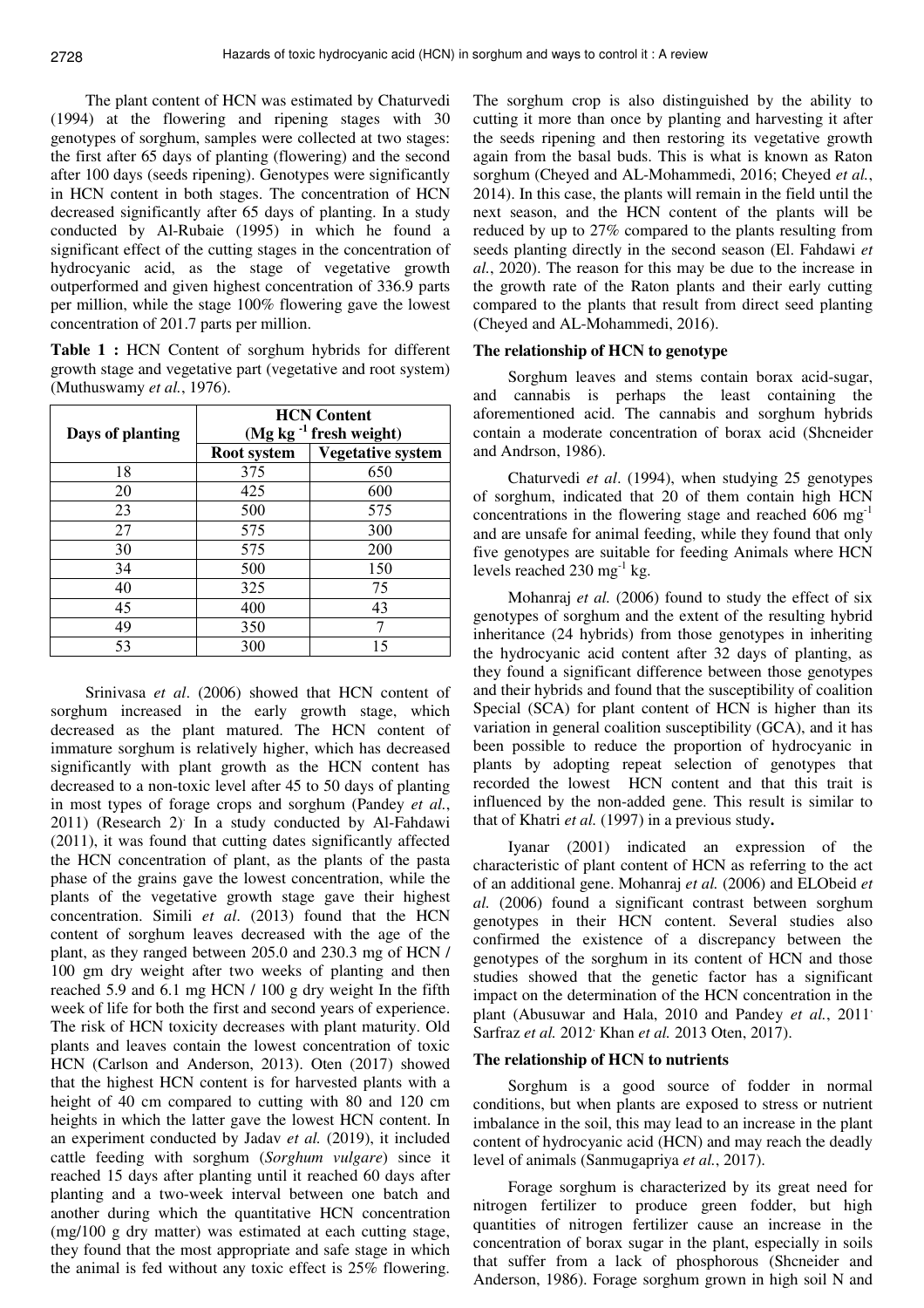P had a higher HCN content than in hybrid varieties (Pandey *et al*., 2011). Aziz-Abdel and Abdel-Gwad (2008) found that increasing nitrogen fertilizer levels lead to an increase in the content of sorghum leaves from HCN. Oten (2017) indicated an increase in soil nitrogen content and a decrease in phosphorous component leading to an increase in the content of sorghum leaves from HCN.

### **The relationship of HCN to environmental stress**

Large quantities of dhurrin may be produced quickly when the sorghum are under the influence of environmental stresses (drought and frost) and when leaf tissues are disrupted (Mohanraj *et al.*, 2006) and increased soil acidity (Oten, 2017). The amount of the dhurrin content responsible for the production of HCN in sorghum leaves varies depending on the genotype, but it is also influenced by the environmental conditions. (Pushpa *et al.*, 2019). The different genotypes of sorghum showed a change in their HCN content when growing in different environments, as it was noted that they were affected by climate factors, plant growth stage, soil type, quantity and quality of added fertilizers (Khatri *et al.*, 1997).

The nitrogen component is one of the major and essential elements that the plant needs throughout the growth. However, a high nitrogen level may increase the Prussian acid content in sorghum plants, increasing the possibility of animal poisoning (Aziz-Abdel and Abdel-Gwad, 2008).

The plant density and the quantity of added fertilizers greatly affect the Prussian acid concentration in the plant, as Sher *et al.* (2012), when studying the effect of three rates of sowing (75, 100 and 125 kg  $h^{-1}$ ) and three levels of nitrogen  $(0, 60$  and 120) kg h<sup>-1</sup>) in the sorghum content of HCN that increased nitrogen levels gradually increased the production of HCN regardless of crop variety and growth stage, as nitrogen fertilization treatment showed 120 kg  $h^{-1}$  increased in HCN of 64% compared to the control treatment, which indicates that high doses of nitrogen fertilizers showed a threat to the quality of feed produced from sorghum in dry areas.

Sanmugapriya *et al.* (2017), when studying the effect of planting distances (30 x 10, 30 x 15, 30 x 20 and 30 x 25 cm) in the content sorghum of HCN, found that the 30 x 10 planting distance gave the lowest average plant content of HCN. In a study by Pushpa *et al.* (2019) to see the effect of water stress on the content of five genotypes of HCN, it was concluded that the production of hydrogen cyanide (HCN) was more severe in plants growing under drought conditions compared to plants grown under normal irrigation conditions.

#### **Safe feeding for livestock with sorghum**

Sorghum is often grown as a direct food source for livestock during the summer or early winter. To avoid animal cyanide poisoning, a careful management system for sorghum crop or its residues must be used when presenting it as forage.

# **Conditions for safe grazing of sorghum (McCuistion, 2017).**

1- Monitoring the new growth that comes out of the harvested plant stems during the summer or from the dry plant bases when the crop passes through environmental conditions that help the growth of those branches that have a higher HCN concentration compared to mature plants. Therefore, animals should not be grazed, especially ruminants (cows, sheep and goats) because they will be more affected compared to non-ruminants (horses). Therefore, grazing should be prevented until these branches progress and HCN concentrations are reduced.

- 2- The new leaves of the plant have a higher concentration of HCN than the old leaves and stems. As for the grains, there is no HCN. Because the animals are selective in their feeding and looking for young leaves, this causes more accumulation of HCN. It is possible to cutting the apical growth of the plant and leaves them for a period of not less than a week until the concentrations of HCN decrease and then the animals can be left for grazing. This is the case for sorghum that is exposed to freezing in the winter. They must be left for at least a week before the cattle are allowed to graze the fodder crop for the same reason.
- 3- Avoid grazing hungry or stressed animals on sorghum plants containing the upper limits allowed of HCN, as they will be more greedy and susceptible to absorbing the HCN, so they should be fed with dry fodder such as straw or grains before converting them to grazing because this will reduce their consumption of plants in Pasture.

## **References**

- Abusuwar, A.O. and Hala (2010). Effect of chicken manure on yield, quality and HCN concentration of two forage Sorghum (*Sorghum bicolor* (L) Moench) cultivars. Agric. Biol. J. North America, 1: 27-31.
- AL-Dulaimi, N.M.A. (2012). The Effect of Seed Soaking with pyridoxine, height and stages cutting in Yield, forage quality and HCN Content of *Sorghum bicolor* L. Moench. Ph.D. thesis, Agriculture Coll. Univ. of Anbar.
- Allison , G.D. and Baker, R.D. (2002). Prussic acid poisoning in livestock [ Guide B-808]. Las Cruces New Mexico state University Cooperative Extension Service.
- Al-Younes, A.H.A. (1993). Production and Improvement of Field Crops, Ministry of Higher Education and Scientific Research. University of Baghdad-College of Agriculture, Part 1.
- Aziz-Abdel, T.K. and Abdel–Gwad, M.A.S. (2008). Yield and quality of Tunis grass as affected by plant height at cutting and N fertilizer. Animal Agricultural Science (Cairo) 53(1): 157-169.
- Banks, S. (2005). Annual forage for grazing or stored feed. Food and rural affairs, OMAFRA, Forage Web Site, Ontario.
- Carlson, M.P and Anderson, B. (2013). Cyanide poisoning.
- Chaturvedi (1994). Estimated HCN at flowering and grain maturity stage in seven Sorghum hybrid sand they eight parents nine varieties. Review of Literature, p:1-48.
- Cheyed, S.H. and AL-Mohammedi, A.M.S. (2016). Same growth parameters of sorghum ratoons under nitrogen fertilizer. The International J. of the Environment and Water. 5(1): 83-89.
- Cheyed, S.H.; Al-kubaisy, M.I. and Motlag, N.A. (2014). Effect of nitrogen and potassium fertilizers on seed yield and its components of sorghum ratoon. Iraqi J. Agric. Ministry of Agriculture, 19(6): 111-120.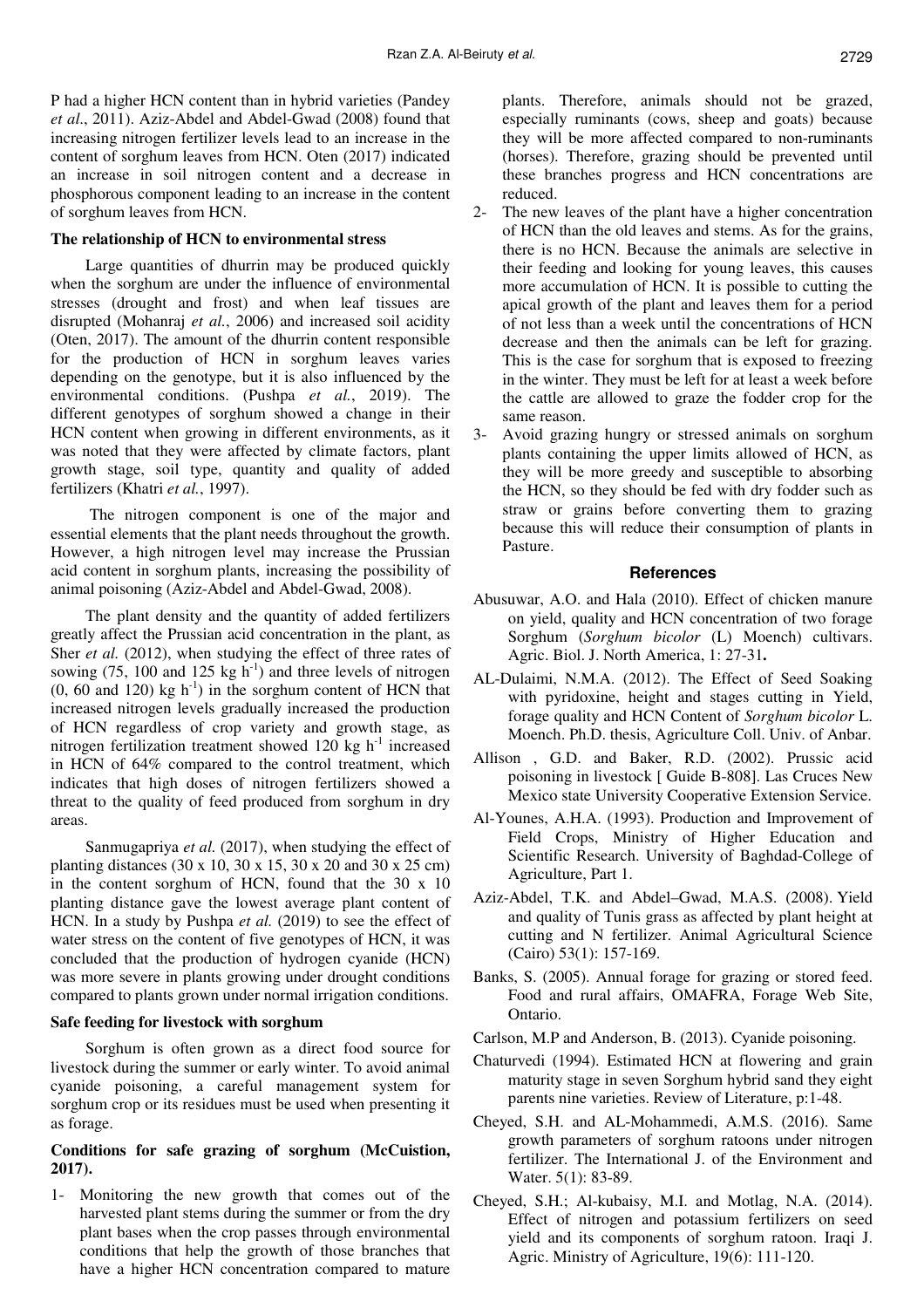- Craigmill, A.L. (1981). Toxic plants. University of California. 1(3): 752-1124.
- Dawood, M.R. and Aboud, H. (2017). Effect of seeds soaking planting in the gibberellin, potassium chloride and ascorbic acid in the growth characters and hydrocyanic acid content of *Sorghum bicolor* (L) Moench. Diyala J. of Agric., 9(2):128-134.
- El-Obeid, G.H.; Mahamoud, A.; Dyab, S.K. and Mahamoud, M.A. (2006). Effect of intercropping of sorghum bicolor cv and sorghum Sudanese with local variety Dolichos lab lab on the level of hydrocyanic acid. Journal of Animal and Veterinary Advances (Medwell online) 5: 749-752.
- El-Fahdawi, W.A.T.; El-Jubouri, M.D.; Cheyed, S.H. and Al-Rawi, A.M. (2019). The influence of irrigation deficit and ratoon cultivation pattern sorghum cultivars on 1 grain yield of sorghum. Int. J. Agricult. Stat. Sci.,15(2). 575-58.
- Gorz, H.J.; Haag, W.L.; Specht, J.E. and Haskins, F.A. (1977). Assay of phydroxy benzol dehyde as a measure of hydro cyanic potential in sorghum. Crop Sci., 17: 578-582.
- Haskins, F.A.; Gorz, H.J. and Johnson, B.E. (1987). Seasonal variation in leaf hydrocyanic acid potential of low high dhurrin sorghum. Crop Sci., 27: 903–906.
- Iyanar, K. (2001). Studies on heterosis, combining ability and stability analysis of hybrid forage sorghum (*Sorghum bicolor* (L.) Moench) for multicut habit. Ph.D. thesis submitted to Tamil Nadu Agricultural University, Coimbatore, India.
- Jadav, C.N.; Makwana, R.B.; Parikh, S.S.; Gamit, P.M.; Murthy, K.S. and Gajabhiye, P.U. (2019). Hydrocyanic Acid (HCN) Estimation during Different Stages of Growth in Gundri jowar (*Sorghum vulgare*) Fodder Crop. International Journal of Current Microbiology and Applied Sci., 8(9):1328-1333.
- Karthika, N. and Kalpana, R. (2017). HCN Content and Forage Yield of Multi-Cut Forage Sorghum under Different Organic Manures and Nitrogen Levels. Chemical Science Review and Letters, 6(23): 1659- 1663.
- Khan, A.H.; Chohan, M.S.; Husuain, S.K.; Majid, A.; Kainth, R.A. and Majid, K. (2013). Sorghum - 2011: Anew Dual purpose *Sorghum bicolor* cultivar for Agro-Claimatic conditions of J. Agric. Res. 2013<sup>-51(1)</sup>
- Khatri, R.S.; Lodhi, C.P.; Avtar, R. and Grewal, R.P.S. (1997). Genetics of hydrocyanic acid in forage sorghum. International Sorghum and Millets Newsletter, 38: 30-31.
- McCuistion, K. (2017). Avoiding Prussic Acid. Posted on Nov 01, 2017.
- Mohanraj, K.; Gopalan, A. and Shanmuganathan, M. (2006). Genetic parameters for hydrocyanic acid content in forage sorghum (*Sorghum bicolor* L Moench). The J. of Agric. Sci., 2: 59-62.
- Mohanraj, K.; Gopalan, A. and Shanmuganathan, M. (2006). Genetic parameters for hydrocyanic acid content in forage sorghum (*Sorghum bicolor* L. Moench). The Journal of Agricultural Sciences, 2(1): 59-62.
- Montagner, D.B.; Rocha, M.G.; Nörnberg, J.L.; Chielle, Z.G.; Mondadori, R.G. and Estivalet (2005). Cassiano. Características agronômicas e bromatológicas de cultivares avaliados no ensaio sulrio-grandense de sorgo forrageiro. Revista Brasileira de Agrociência, Pelotas, 11(4): 447-452.
- Muthuswamy, P.M.; Govindaswamy and Krishnamurthy, K.K. (1976). Effect of stage of cutting on the crude protein and prussic acid content of CSH 5 sorghum. Madras Agron. J., 63(3): 200-204.
- Nahrstwdt, A.; Erb, N. and Zinsmeister, H.D. (1981). Methods of Liberating and Estimating Hydrocyanic Acid from Cyanogenic Plant Material. Liberation AND Estimation of HCN, 461-471.
- Nobrega, J.R.; Escarião da, J.; Riet-Correa, F.; Medeiros, R.M.T. and Dantas, A.F.M. (2006). Intoxicação por Sorghum halepense (Poaceae) em bovinos no semiárido. Pesquisa Veterinária Brasileira, Rio de Janeiro, 26(4): 201-204.
- Oten, M. (2017). The effects of different sowing time and harvesting height on hydrocyanic acid content in some silage sorghum (*Sorghum bicolor* L.) varieties. Turk J Field Crops, 22(2): 211-217.
- Ottman, M.J. and Olsen, M.W. (2009). Growing grain sorghum in Arizona. The University of Arizona, College of Agriculture and Life Sciences., Arizona 85721.
- Pandey, R.K.; Kumar, D. and Jadhav, K.M. (2011). Assessment of determinants for reducing HCN content in Sorghum used for ruminant in Gujarat, India. Livestock Research for Rural Development 23 (3):1-8.
- Pandey, R.K.; Kumar, D. and Jadhav, K.M. (2011). Assessment of determinants for reducing HCN content in sorghum used for ruminant in Gujarat, India, 23(3): 1  $-7.$
- Pandey, R.K.; Kumar, D. and Jadhav, K.M. (2011). Assessment of determinants for reducing HCN content in Sorghum used for ruminant in Gujarat, India. Lives. Res. Rural Develop., 23 (3).
- Prakash, R.; Ganesamurthy, K.; Nirmalakumari, A. and Nagarjan, P. (2010). Correlation and path analysis in sorghum (*Sorghum bicolor*. L. Moench). Electronic Journal of plant Breeding,  $1(3)$ :  $315 - 318$ .
- Pushpa, K.; Madhu, P. and Venkatesh, B. (2019). Estimation of HCN content in sorghum under irrigated and stressed conditions. Journal of Pharmacognosy and Phytochemistry, 8(3): 2583-2585.
- Sanmugapriya, L.; Kalpana, R. and Sowmeya, S. (2017). Effect of spacing and fertilizers doses on HCN content of multicut forage sorghum (SPV 2242) under irrigated condition. International Journal of Current Research, 9(12):63117-63119.
- Sarfraz, M.; Ahmad, N.; Farooq, U.; Ali, A. and Hussain, K. (2012). Evaluation of sorghum varieties/lines for Hydrocyanic acid and crude protein contents. J. Agric. Res., 50: 39-47.
- Shafqaf, S.A. and Al-Dabbabi, A.S. (2008). Field Crops Production. First edition, Dar Al Fikr Al Arabi Printing and Publishing Corporation - Cairo.